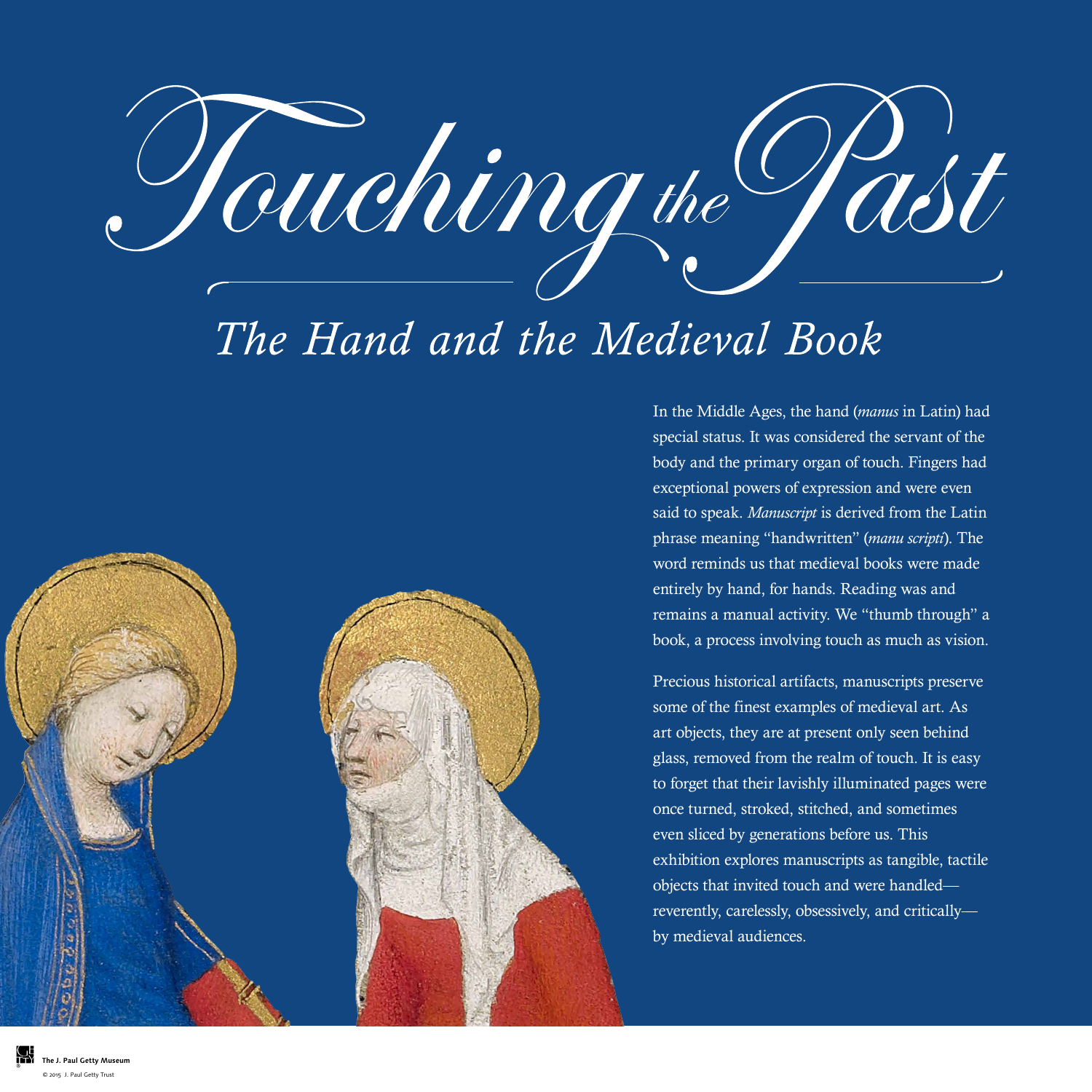The beauty of medieval manuscripts often obscures the story of their arduous making. Faced with the finished product, it is easy to forget that the parchment pages, inks and pigments used for writing and painting, even the wooden boards, string, and leather straps for binding were all products of backbreaking, painstaking manual labor. A cooperative enterprise, making a book took many craftsmen. Though the handiwork of an individual is often difficult to discern, a closer look sometimes reveals the telltale tendencies of an individual scribe or the





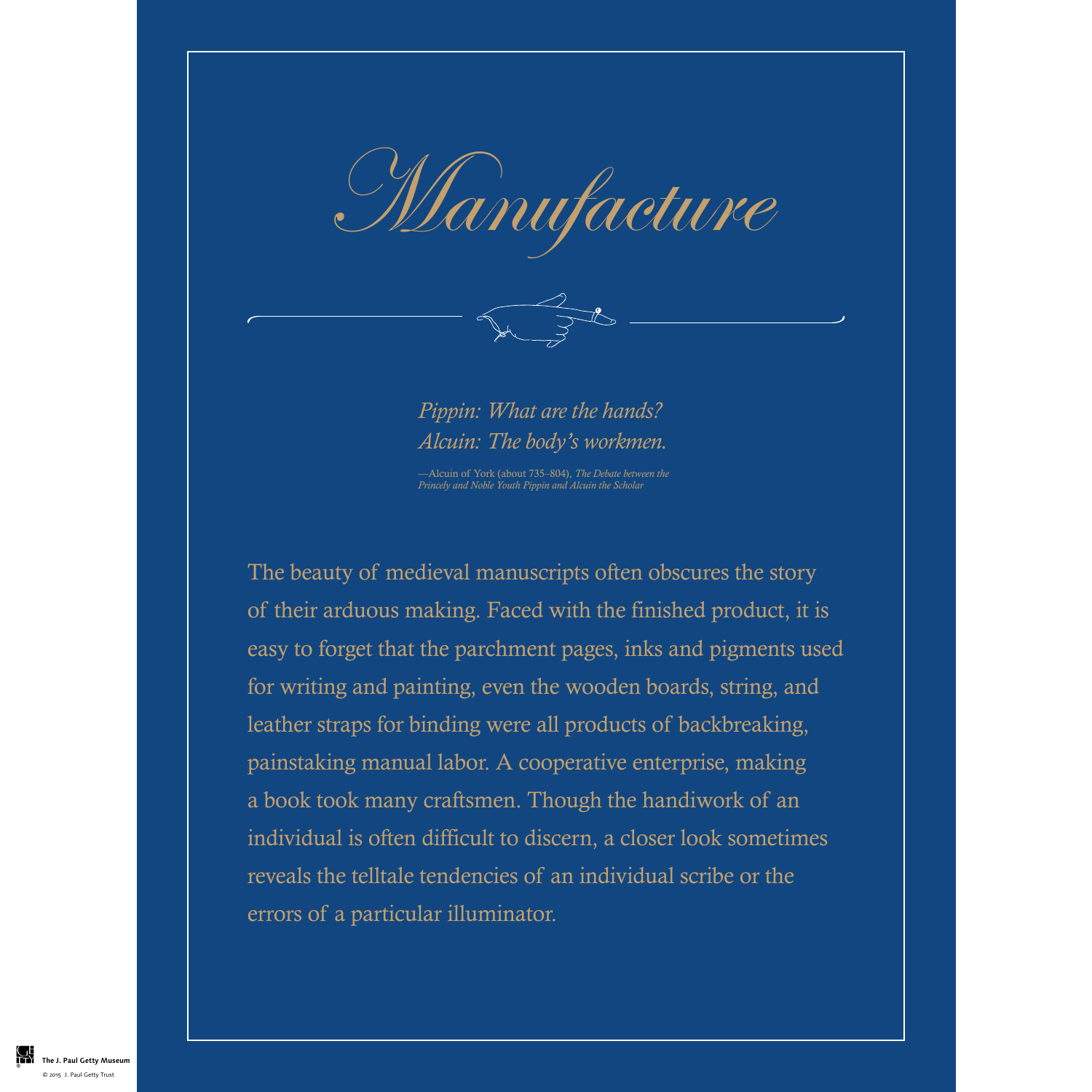Books engaged the body, especially the hand. Getting at a manuscript's contents required unfastening clasps, grasping tabs attached to the edges of pages, or lifting protective veils that covered illuminations. Some images were meant to draw the hand in, their meaning dependent on contact or manipulation. These encounters left marks—the grimy buildup of dirt on a page, a scribbled annotation, the loss of pigment where an illumination was reverently rubbed. These traces of touch show the many ways that medieval readers interacted with books.



## *reader ruins both writing and book.*

—Florentius, a scribe (written 945)

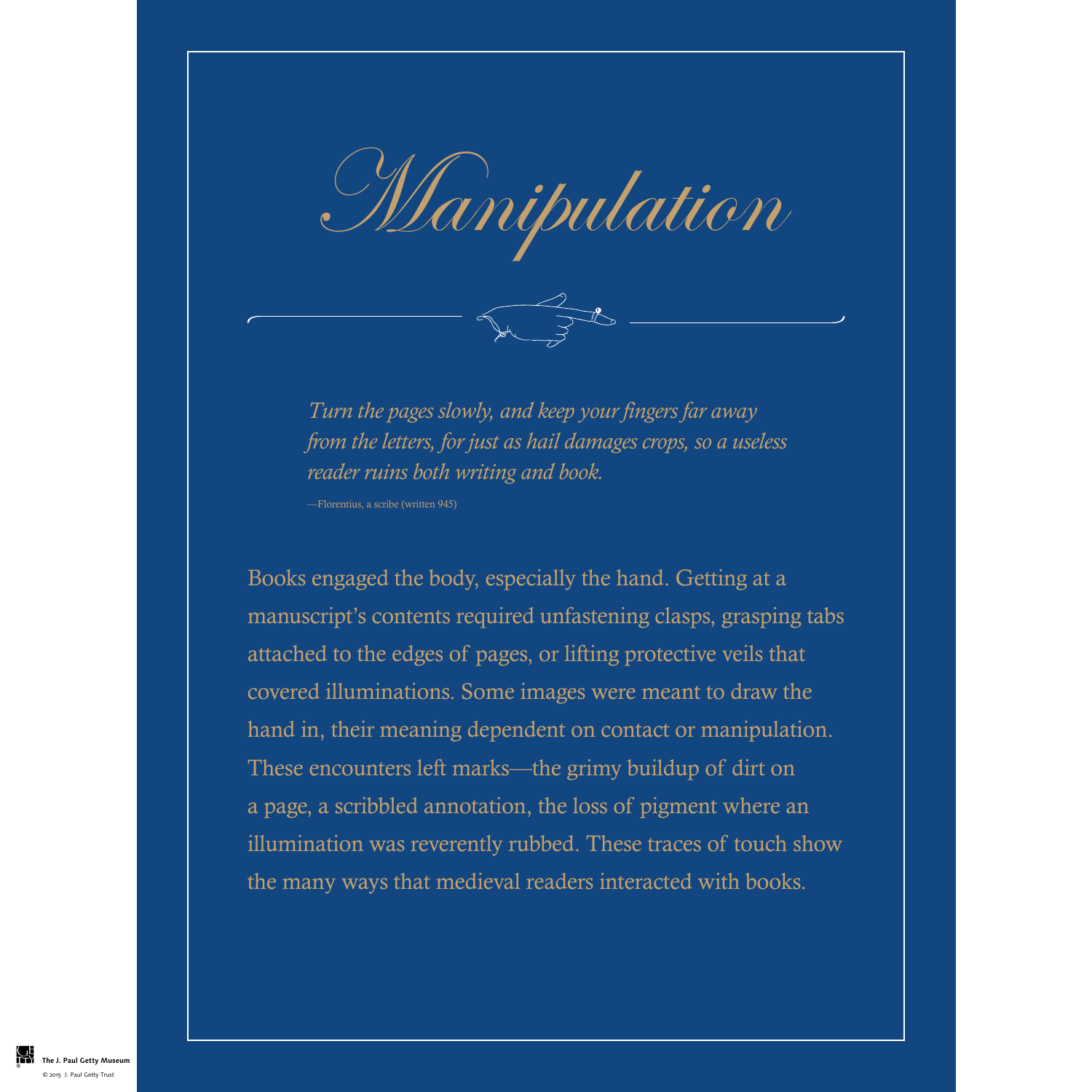The Middle Ages have been called a "civilization of gesture." As early as the tenth century, novice monks learned systems of sign language through which they communicated while maintaining holy silence. Outside the abbey, the laity swore loyalty, denied charges, cursed, mourned, and married, all with their hands. Such gestures maintained their potency on the page, where hands, often exaggerated in size, were pictured. They point, pray, beckon, and bless, all the while directing the reader's eye to important passages or helping a viewer navigate an image. Certain signs were symbolic, serving almost as





—Proverbs 6:13

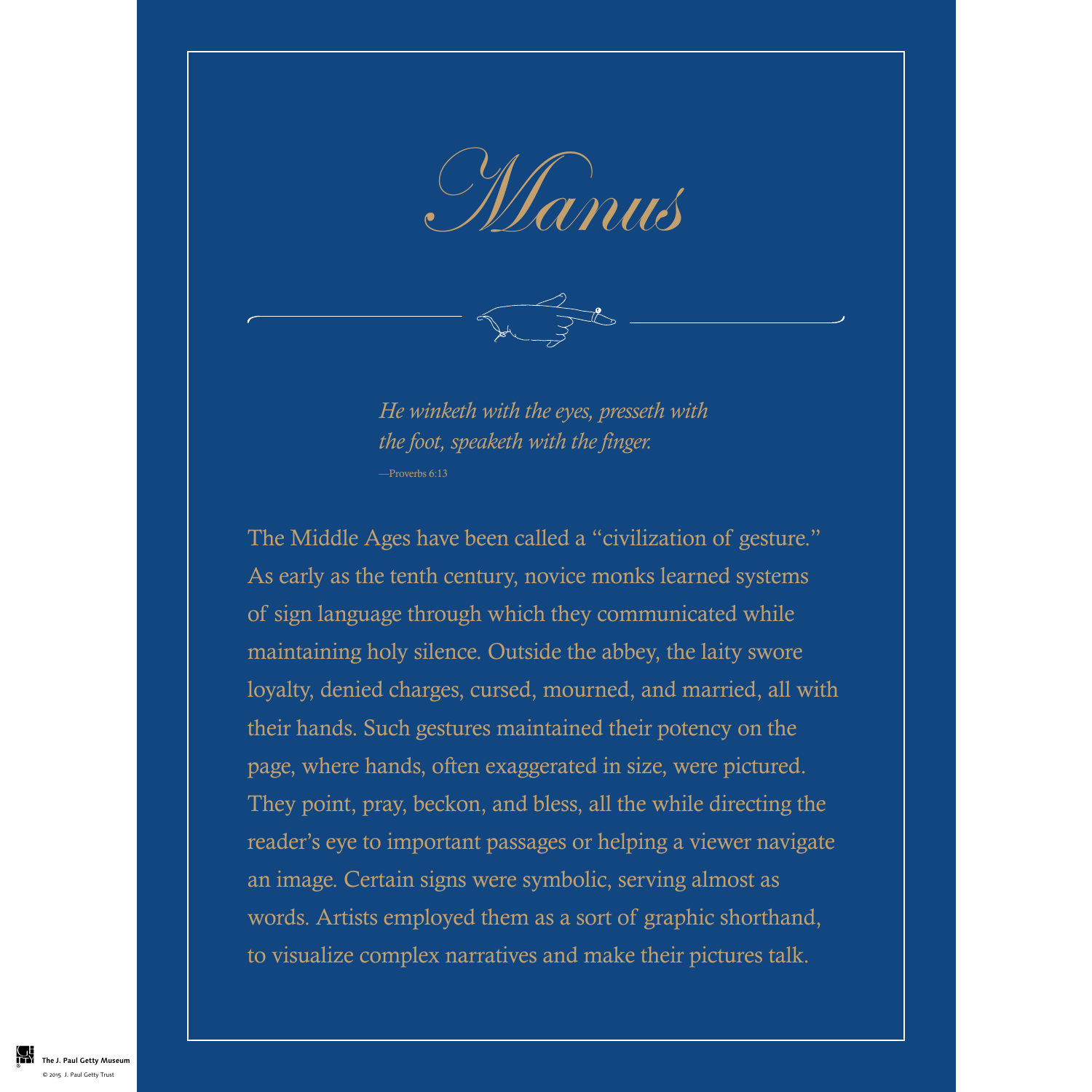

It is estimated that a well-trained medieval scribe could write, on average, five or six words per minute. Inclement weather, however, chilled fingers and slowed even the most expert hand. It was likely that less writing was done during the cold, dark months of winter.

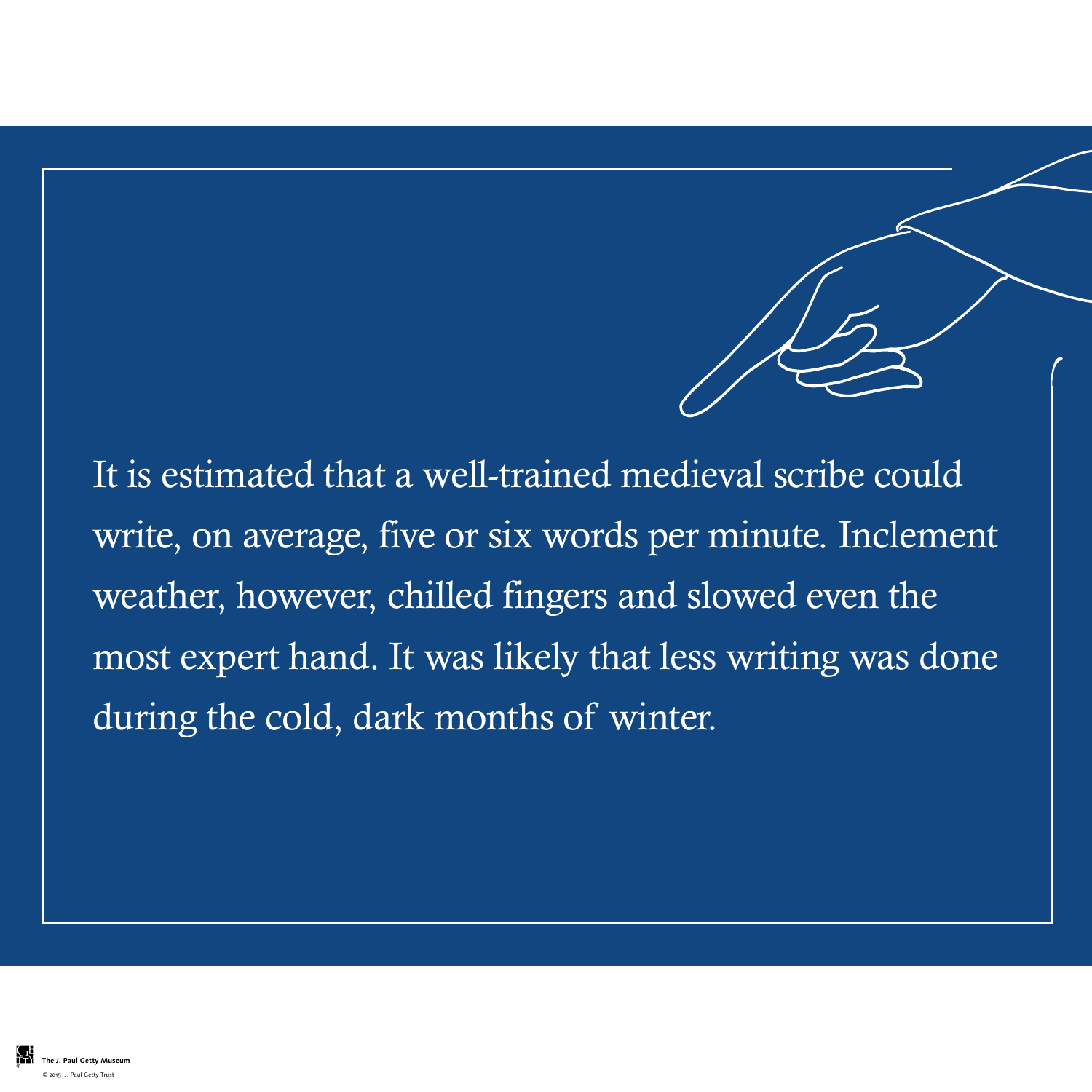

Many English words contain forms of the Latin for hand, *manus*, within them. *Mani*pulate is either derived from the Latin *mani*pulus, meaning "handful," or manipulare, "to lead by the hand."

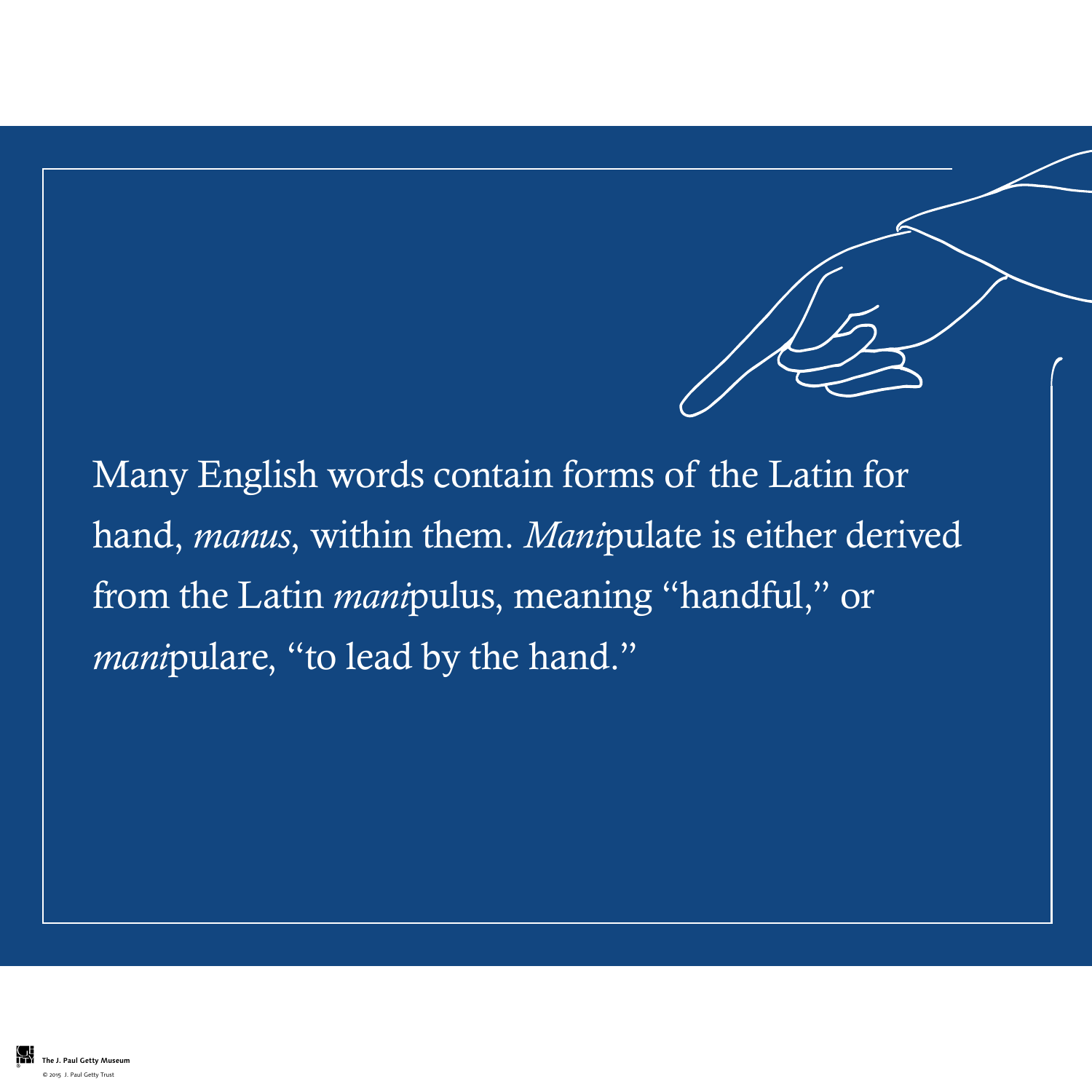

Counting and even complex calculations were done with the fingers in the Middle Ages. The numbers one through ninety-nine were signed with the left hand and a hundred to 9,999 with the right. Larger numbers were expressed through extravagant gestures that involved the whole upper body.